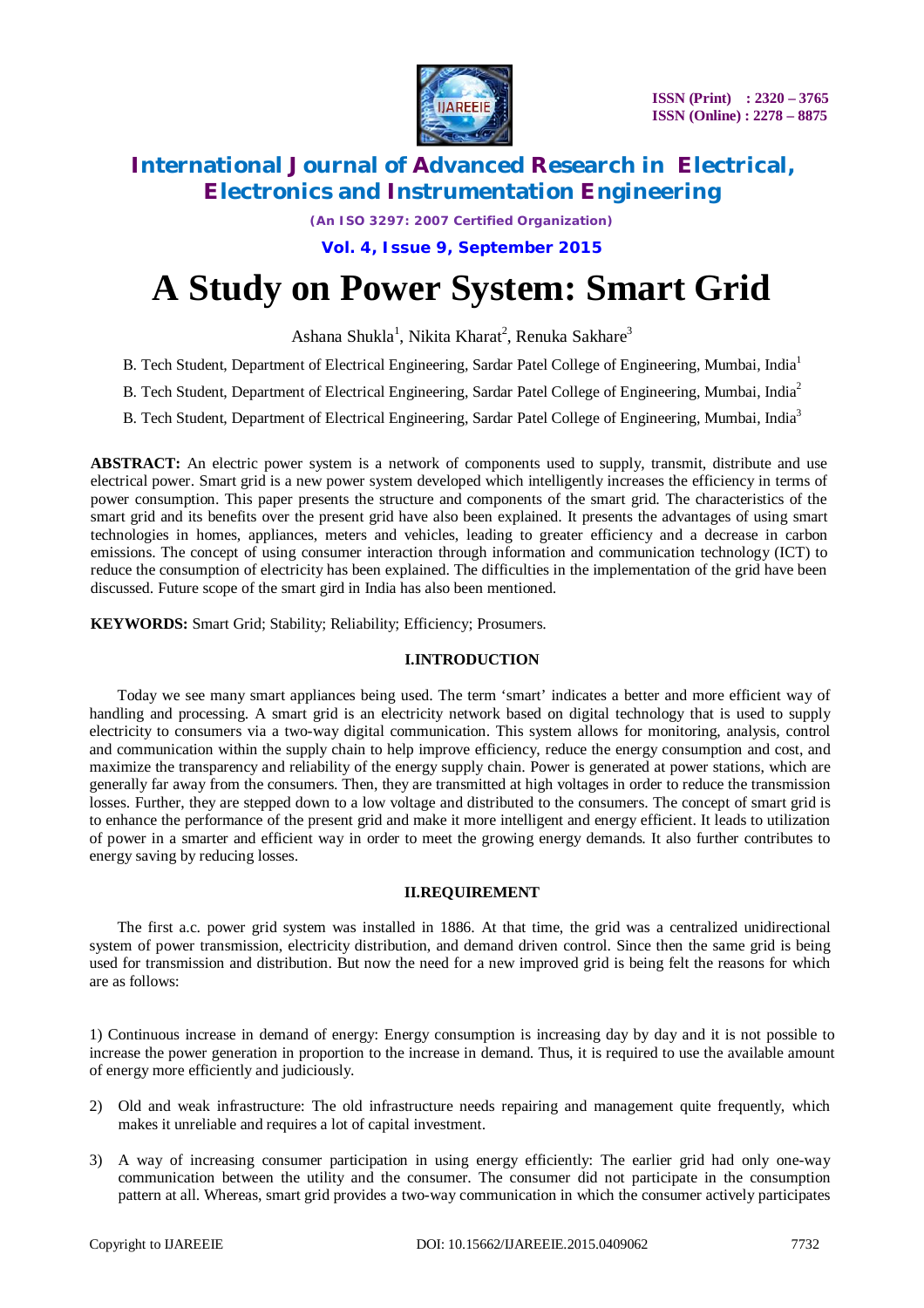

*(An ISO 3297: 2007 Certified Organization)*

### **Vol. 4, Issue 8, August 2015**

and takes decisions according to his requirements. This also leads to an increase in transparency and trust on the utility.

- 4) Increased reliability: The smart grid uses techniques to detect areas, which are likely to break down, and schedule maintenance of those areas. This preemptive measure prevents grid failures and thus increasing reliability.
- 5) Reduction in carbon emissions: Implementing the smart grid will lead to reduction of the peak loads and consumption will be near the average demand. Thus, fluctuations in load requirements will reduce. Therefore, production of large amount of energy at peak load time will be avoided which will reduce the carbon emissions at the power generating stations.



Figure 1: Comparison of infrastructures (courtesy of cnx.org) [1]

### **III. ADVANTAGES OF SMART GRID**

The characteristics of smart grid, which make it a better option than the existing grid, are:

- 1) Energy efficiency: Power saved in generation, transmission and consumption can be utilized in other areas.
- 2) Demand and response: It tries to adjust the requirement so as to reduce variations and bring the demand near the average demand.
- 3) Revenue reduction: The consumer becomes aware of the rates of energy at different times and can accordingly use energy.
- 4) Operational efficiency: Smart grid leads to use of the same amount of energy in a more efficient way.
- 5) Customer satisfaction: The customer gets good quality power all the time. He can choose the time of using any appliance according to the rates of energy at that time.

#### **IV. COMPONENTS OF SMART GRID:**

The major areas of implementation of the Smart grid are:

1) Advanced Metering Infrastructure (AMI): AMI is the infrastructure of an advanced two-way communication between the utility and the consumer [2]. The aim of the API is to provide the utility with data about power consumption and allow the consumers to make informed choices about energy usage depending on the price at the time of use. Every consumer is provided with a smart meter which records the power consumed by the consumer and displays the variations in the rates of power at different times of the day. Thus, a consumer can make an informed choice about the use of appliances according the time and the rates of electricity at that time. Thus, the peak loads will reduce and energy will be available at cheaper rates.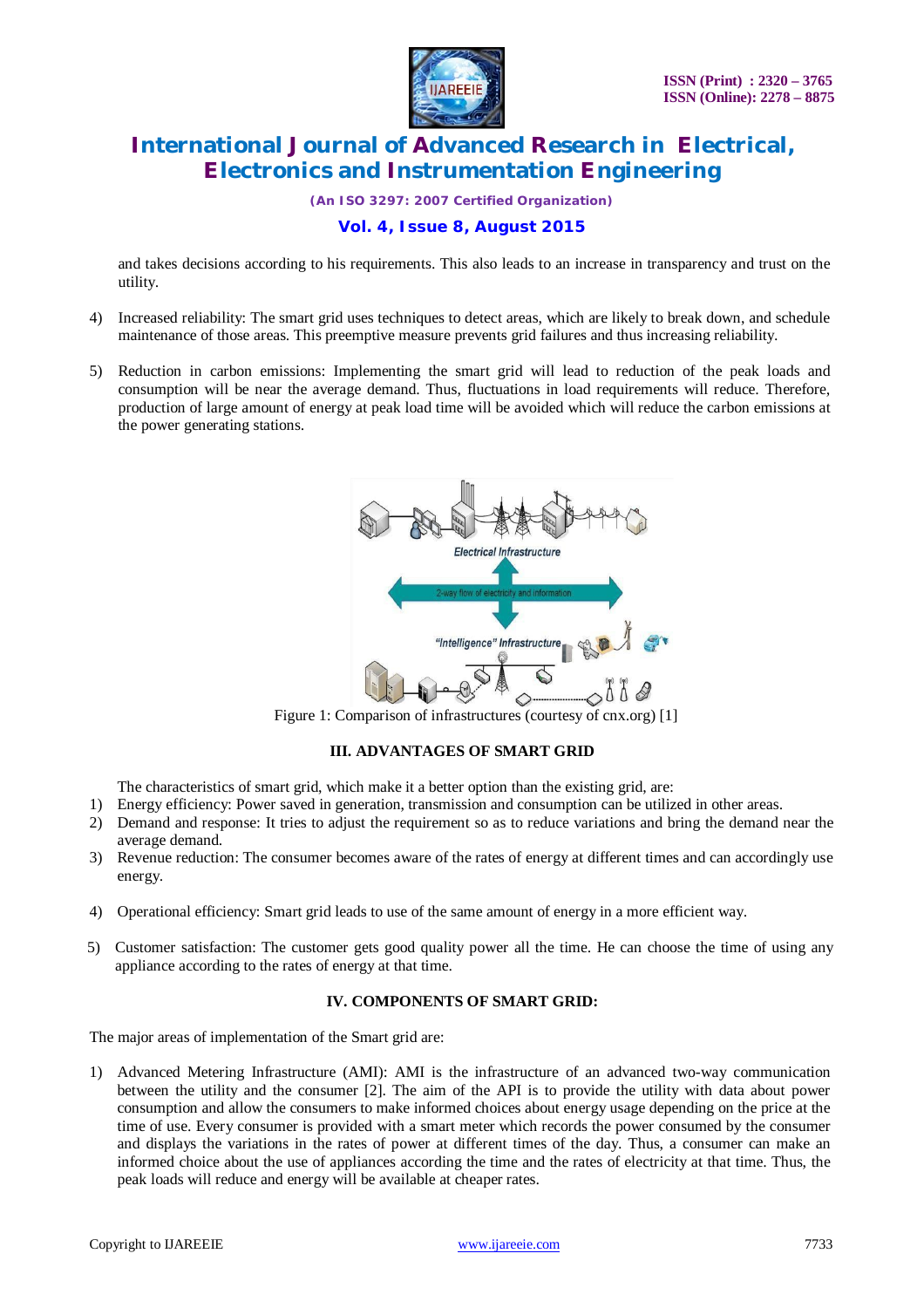

*(An ISO 3297: 2007 Certified Organization)*

#### **Vol. 4, Issue 8, August 2015**

- 2) Distribution automation system (DA): The distribution and automation system aims at providing the best quality of power, improving the management and thus increasing the efficiency. It manages the power grid monitoring, failure management and power balance. Expensive power outages can be avoided if proper action is taken immediately to isolate the cause of the outage. Utility companies install sensors to monitor and control the electrical grid within seconds to detect faults and respond to them. Grid performance information is integrated into supervisory control and data acquisition (SCADA) systems to provide automatic, near-real time electronic control of the grid. Sensors are also used to control the bidirectional flow of energy. This will improve the stability and reliability of the grid.
- 3) Personal energy management (PEM): PEM is the most important feature of the smart grid. It enables the utility to control peak load and support sources of generation and new uses of electricity. A smart distribution grid captures information, monitors performance and executes commands that enable energy efficiency and reliability.

#### PEM includes:

- a) Smart meter and variable pricing: In smart meter on an average off peak price at night is fifty percent less than during the day. Prices may be very high during demand peak. This new device allows utility companies to monitor consumer usage frequently and allow the consumers to choose the time of consumption according to the variable rates provided.
- b) Distributed electricity generation: Some homes and commercial places are provided with microgeneration devices for smaller scale generation of electricity. Thus, they produce some or all of the energy they use. They can sell surplus energy back to the company for a profit, which makes them "prosumers" who not only consume but also produce energy.



Figure 2: Load curve (courtesy of alfin2300.blogspot.com) [3]

- c) Storage and PHEV (plug-in hybrid electric vehicle): The new PHEVs and electric cars can be used to further increase energy efficiency. These vehicles charge at off-peak times. Vehicle to grid (V2G) system describes a process through which a PHEV communicates with the power grid. Since most vehicles are parked ninetyfive percent of the time their batteries could be used to let electricity flow from the car to the power lines and back. This could generate value to the utilities of up to 4000\$ per year.
- d) Reduction in green house gas emissions: The electric energy demand worldwide is expected to rise by 82% and the resulting carbon dioxide emissions would rise by 52% by 2030 [4]. Thus, carbon dioxide emission needs to be curbed by adopting greener methods of energy generation and consumption. Adoption of the smart grid would reduce the peak demands and thus the stress on the power stations. This would reduce carbon dioxide emissions by 15% globally. This is equivalent to 7.8 billion tones of carbon dioxide.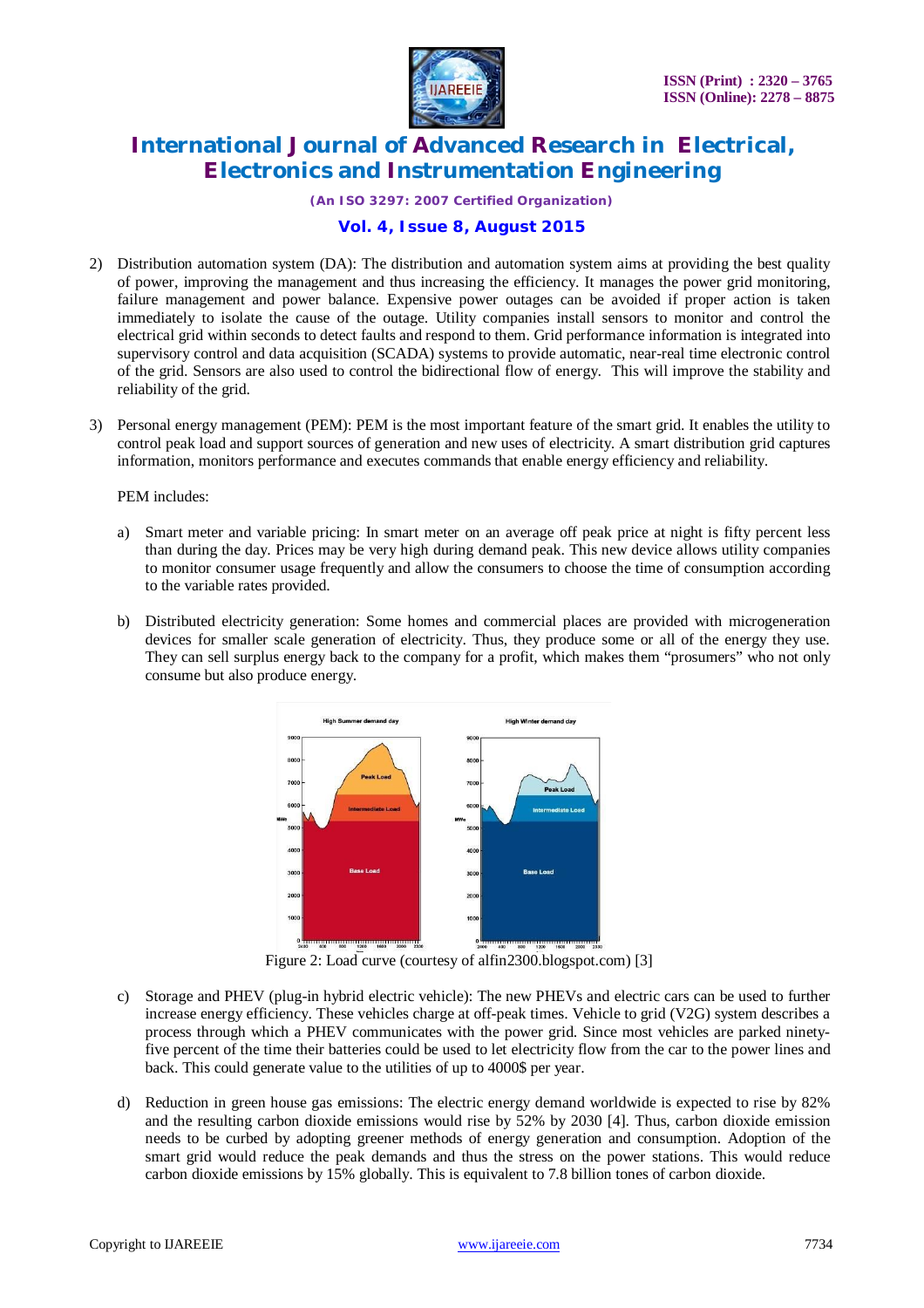

*(An ISO 3297: 2007 Certified Organization)*

#### **Vol. 4, Issue 8, August 2015**

#### **V. CHALLENGES IN THE IMPLEMENTATION OF SMART GRID**

The smart grid is a very good way of improving energy efficiency. But the implementation of any new idea always



Figure 3: Areas affected by smart grid (courtesy of hitachi.com)[5]

leads to some problems and difficulties, which need to be resolved. The challenges in the implementation of the smart grid are as follows:

- 1. Grid Stability: Grid stability issues arises due to the variable nature of output characteristic of photovoltaic production. Spikes and dips are produced due to change in the voltage and current caused by varying insulation. They last for a few milliseconds. Bidirectional current flow is also a problem and is compounded by the lack of grid monitoring equipment. Power that is sent back to the grid from houses cannot be handled by the transformers and current lines. To provide necessary control at all times, utilities need to know the power flow structure of such areas accurately. Sensors are provided to tackle this type of contingencies.
- 2. Variable Renewable Energy Sources: Renewable energy sources are not consistent and reliable. There may be variations during different times and seasons, thus they are unpredictable. Thus their needs to be a backup power source to supply power when these are in sufficient.
- 3. Improved infrastructure: In order to manage the significant number of generation sources, and distribution between them, the grid needs improved monitoring and communications infrastructure.
- 4. Quality: The quality of power (i.e. voltage and frequency) delivered to consumers must be consistent.
- 5. Meeting the needs of consumers: Utilities are unable to strategically and precisely direct power to meet individual users' needs.
- 6. New Hardware: Incorporating new hardware including improved transformers and inverters is required.
- 7. Overcoming incompatibility: In order to interface renewable energy sources and storage technologies with the grid, the incompatibility between alternating and direct current needs to be resolved.

#### **VI. SOLUTIONS**

We need to take certain steps in order to implement the smart grid. The solutions to the challenges listed above are as follows: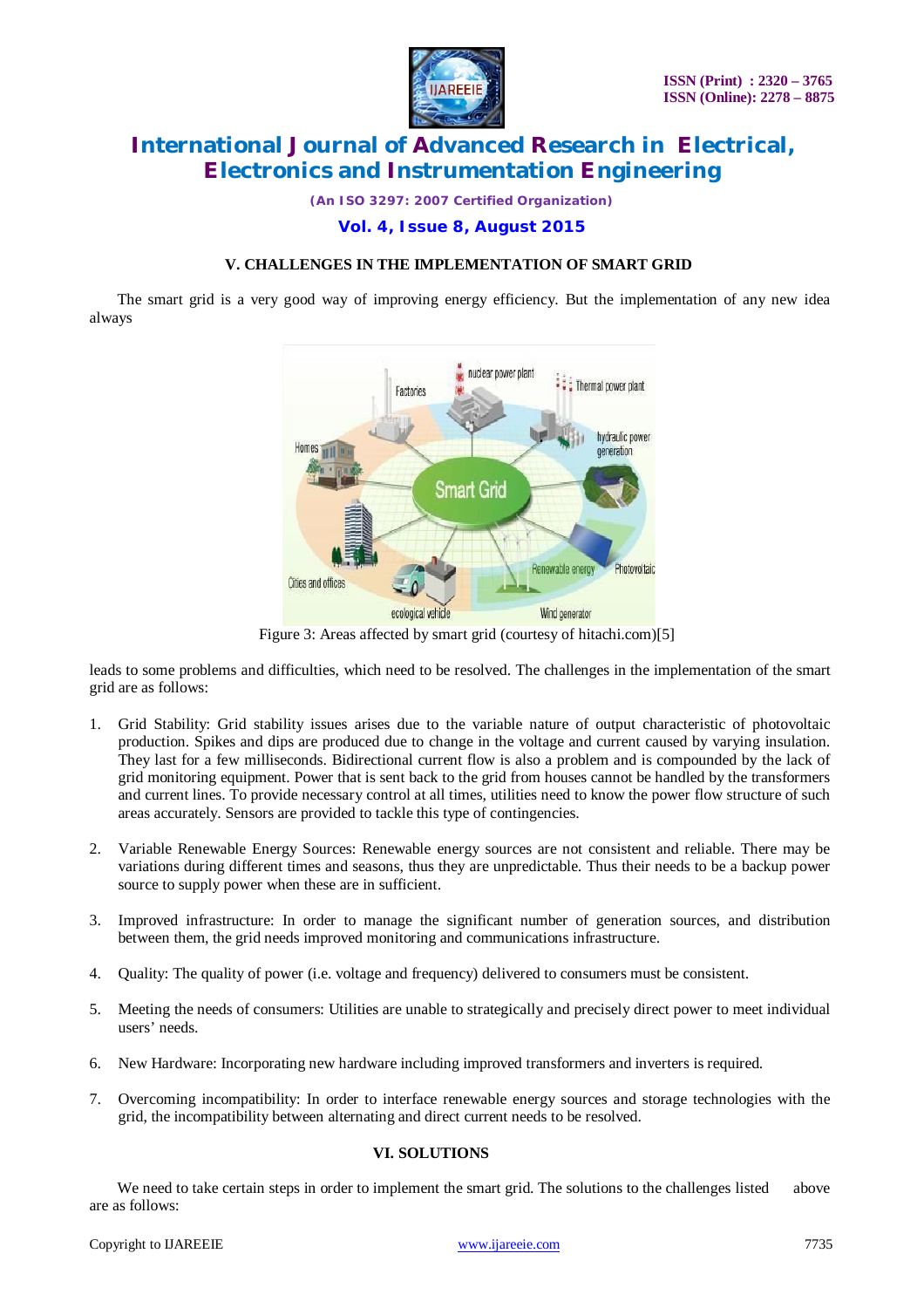

*(An ISO 3297: 2007 Certified Organization)*

### **Vol. 4, Issue 8, August 2015**

- 1. Invertors: Commercially available inverters solve this issue of compatibility between alternating and direct current. This allows the DC power generated by solar panels to interface with the AC power needed for homes and to transmit on the grid. Installing inverters at each household has the additional benefit of improving the quality of power that is transmitted to the grid.
- 2. Bi-directional transformers: As the penetration of renewable energy increases, however, more and more individual users' generated energy will be transmitted back to the grid. This reverse power flow would cause traditional grid components (especially transformers and voltage regulators) to fail. Therefore, bi-directional transformers and voltage regulators would need to be installed throughout the grid, at both the distribution and substation level. Since the majority of grid components need to be replaced to install a smart grid.
- 3. Sensors and computation methods: Additionally, sensors would need to be installed (monitoring voltage and power quality) at many intermediate points within the grid. Also, computation and control centers would need to be constructed and the models needed to run them would need to be developed and implemented.
- 4. Micro-network: A micro network is a neighbourhood size group of individual power producer consumers who are connected with each other and share communal power and centralized storage. Advantages of this type of network includes- improved reliability and cost effectiveness. If micro-network is implemented, no individual household or commercial energy storage is required, instead, excess power generated is passed onto the micro network, which is used by others on the network or stored at the centralized storage facility. Bi directional power flow is an important factor of the micro network.

#### **VII. AREAS WHERE SMART GRID HAS BEEN IMPLEMENTED**

There are various examples of areas where the smart grid has been implemented successfully. Its use has lead to remarkable results and a large amount of savings. Two examples of such areas have been stated below:

- 1. The oldest and the largest, example of a smart grid is the Italian system installed by Enel S.p.A. of Italy. Completed in 2005, the Telegestore project was highly unusual in the utility world because the company designed and manufactured the meters, acted as their own system integrator, and developed their own system software. The Telegestore project is widely regarded as the first commercial scale use of smart grid technology to the home, and delivers annual savings of 500 million euro at a project cost of 2.1 billion euro [6].
- 2. In the US, the city of Austin, Texas has been working on building its smart grid since 2003, when its utility first replaced 1/3 of its manual meters with smart meters that communicate via a wireless mesh network. It currently manages 200,000 devices real-time (smart meters, smart thermostats, and sensors across its service area), and expects to be supporting 500,000 devices real-time in 2009 servicing 1 million consumers and 43,000 businesses.

#### **VIII. FUTURE IN INDIA**

India is a developing country and energy production and distribution are one of the most important aspects for the growth of the country. There are many areas where load shedding occurs; people face 50% power cuts and some places are still deprived of electricity. India's load demands too are high on account of the large population. Thus, there is a dearth of power in India on a large scale. Considering all these aspects implementation of the smart grid will prove beneficial in many ways and would accelerate India's progress. However implementation of the smart grid in India will poses challenges such as:

- 1. Lack of awareness: People do not have much knowledge about the smart grid and appliances. They need to act on the basis of the requirement and electricity rates at that particular time.
- 2. Poverty: Implementation of the grid will require installation of smart meters, which the poor people will not be able to afford.